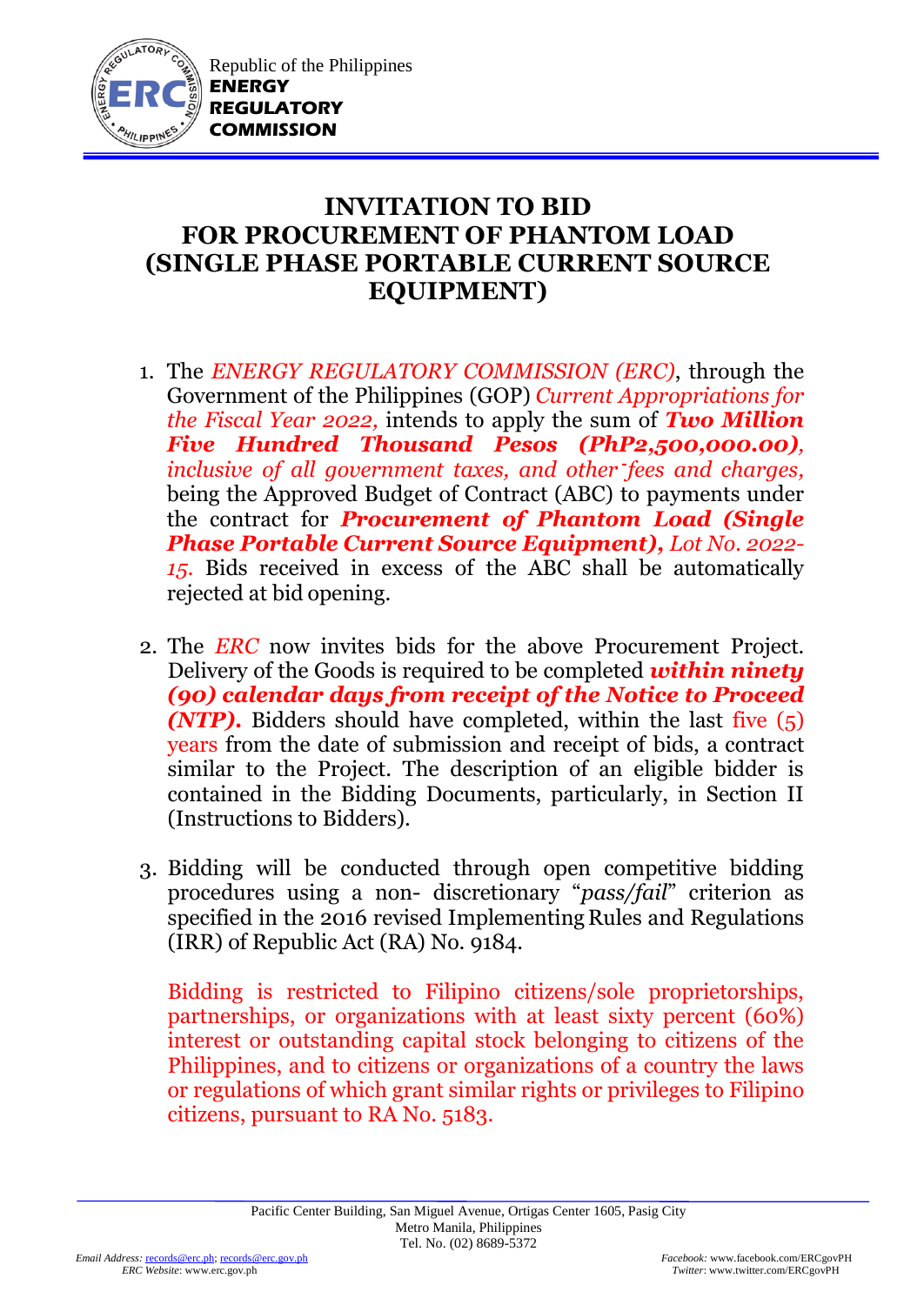- 4. Prospective Bidders may obtain further information from *ERC BAC Secretariat* and inspect the Bidding Documents at the address given below during *Monday to Friday, 09:00 A.M. to 03:00 P.M*
- 5. A complete set of Bidding Documents may be acquired by interested Bidders on *08 March 2022* from the given address and website(s) below *and upon payment of the applicable fee for the Bidding Documents, pursuant to the latest Guidelines issued by the GPPB, in the amount of Five Thousand Pesos (PhP5,000.00)***.** The Procuring Entity shall allow the bidder to present its proof of payment for the fees *in person.*
- 6. The *ERC BAC* will hold a Pre-Bid Conference<sup>1</sup> , which shall be open to prospective bidders, on *17 March 2022, 01:00 P.M. through videoconferencing via MS Teams, which can be accessed through:*

[https://teams.microsoft.com/l/meetup](https://teams.microsoft.com/l/meetup-join/19%3Ameeting_OTUxZDQzYWQtZGJjZC00ZGRmLWFhMjEtNjJmMGM5ZjIwZWRj%40thread.v2/0?context=%7B%22Tid%22%3A%2234a3c75d-10fe-482b-9220-04df09540e89%22%2C%22Oid%22%3A%225f074c63-51dc-4812-9356-3479a48fb753%22%7D)[join/19%3Ameeting\\_OTUxZDQzYWQtZGJjZC00ZGRmLWFhMj](https://teams.microsoft.com/l/meetup-join/19%3Ameeting_OTUxZDQzYWQtZGJjZC00ZGRmLWFhMjEtNjJmMGM5ZjIwZWRj%40thread.v2/0?context=%7B%22Tid%22%3A%2234a3c75d-10fe-482b-9220-04df09540e89%22%2C%22Oid%22%3A%225f074c63-51dc-4812-9356-3479a48fb753%22%7D) [EtNjJmMGM5ZjIwZWRj%40thread.v2/0?context=%7B%22Tid%](https://teams.microsoft.com/l/meetup-join/19%3Ameeting_OTUxZDQzYWQtZGJjZC00ZGRmLWFhMjEtNjJmMGM5ZjIwZWRj%40thread.v2/0?context=%7B%22Tid%22%3A%2234a3c75d-10fe-482b-9220-04df09540e89%22%2C%22Oid%22%3A%225f074c63-51dc-4812-9356-3479a48fb753%22%7D) [22%3A%2234a3c75d-10fe-482b-9220-](https://teams.microsoft.com/l/meetup-join/19%3Ameeting_OTUxZDQzYWQtZGJjZC00ZGRmLWFhMjEtNjJmMGM5ZjIwZWRj%40thread.v2/0?context=%7B%22Tid%22%3A%2234a3c75d-10fe-482b-9220-04df09540e89%22%2C%22Oid%22%3A%225f074c63-51dc-4812-9356-3479a48fb753%22%7D) [04df09540e89%22%2C%22Oid%22%3A%225f074c63-51dc-](https://teams.microsoft.com/l/meetup-join/19%3Ameeting_OTUxZDQzYWQtZGJjZC00ZGRmLWFhMjEtNjJmMGM5ZjIwZWRj%40thread.v2/0?context=%7B%22Tid%22%3A%2234a3c75d-10fe-482b-9220-04df09540e89%22%2C%22Oid%22%3A%225f074c63-51dc-4812-9356-3479a48fb753%22%7D)[4812-9356-3479a48fb753%22%7D](https://teams.microsoft.com/l/meetup-join/19%3Ameeting_OTUxZDQzYWQtZGJjZC00ZGRmLWFhMjEtNjJmMGM5ZjIwZWRj%40thread.v2/0?context=%7B%22Tid%22%3A%2234a3c75d-10fe-482b-9220-04df09540e89%22%2C%22Oid%22%3A%225f074c63-51dc-4812-9356-3479a48fb753%22%7D)

- 7. Bids must be duly received by the BAC Secretariat through manual submission at the office address indicated below on or before *07 April 2022, 01:00 P.M.* Late bids shall not be accepted. Bidders are requested to submit one (1) original and one (1) copy of their bids. Bidders are likewise requested to bring the originals of the documents submitted and present the same for comparison during the bid opening.
- 8. All Bids must be accompanied by a bid security in any of the acceptable forms and in the amount stated in **ITB** Clause 14.
- 9. Bid opening shall be on *07 April 2022, 01:00 P.M.* at the given address below. Bids will be opened in the presence of the bidders' representatives who choose to attend the activity.

<u>.</u>

<sup>1</sup> May be deleted in case the ABC is less than One Million Pesos (PhP1,000,000) where the Procuring Entity may not hold a Pre-Bid Conference.